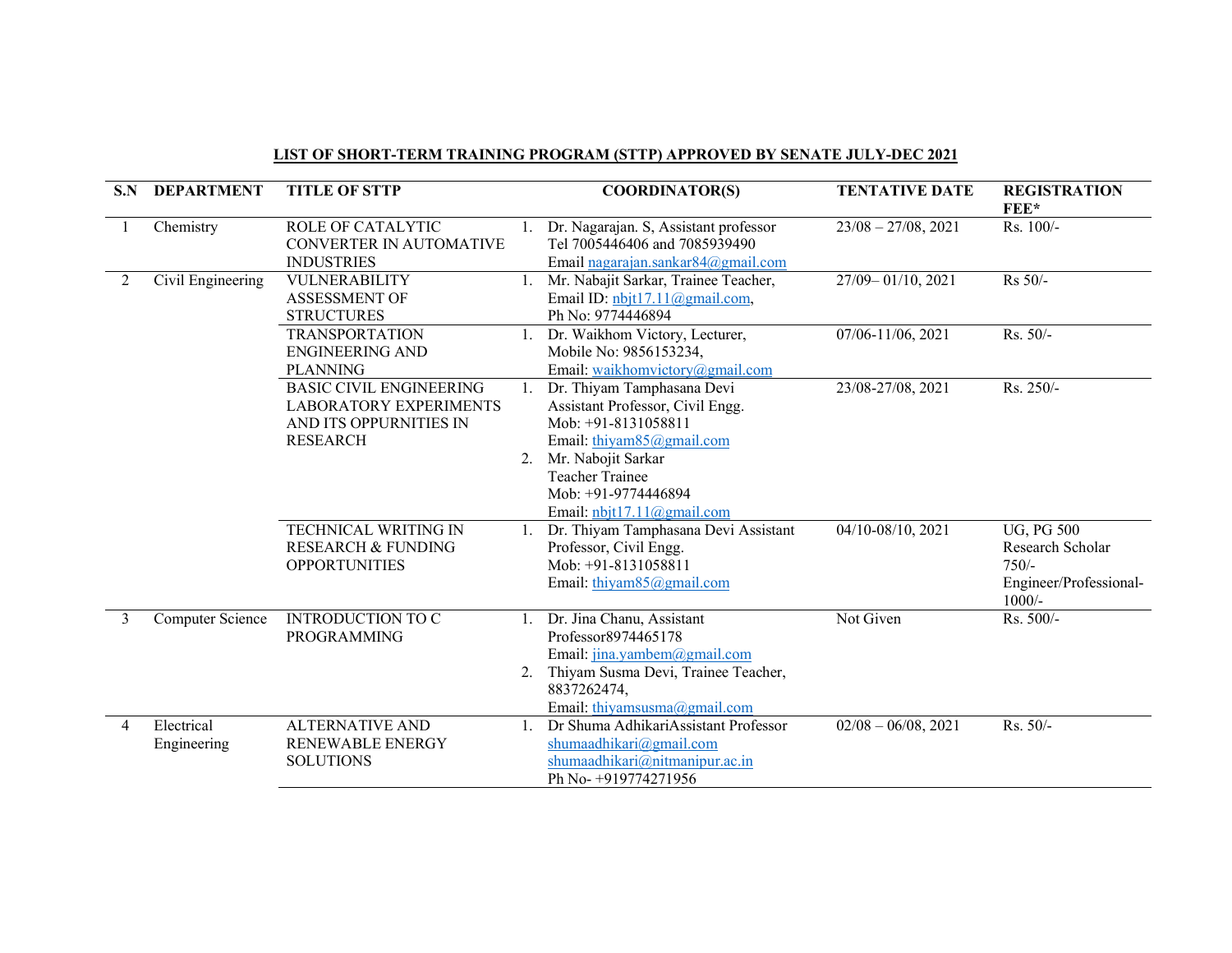|   |                 | <b>OVERVIEW OF POWER</b><br>ELECTRONICS, CONVERTERS, |    | Dr Kundan Kumar , Assistant Professor<br>kundankumar.nitm@gmail.com | $20/09 - 24/09$ , 2021 | Rs. 50/-  |
|---|-----------------|------------------------------------------------------|----|---------------------------------------------------------------------|------------------------|-----------|
|   |                 | <b>CONTROLS AND</b>                                  |    | Ph No-+919006058445                                                 |                        |           |
|   |                 | <b>APPLICATIONS</b>                                  |    | 2. Mr. Devakishore Phurailatpam                                     |                        |           |
|   |                 |                                                      |    | Email: Dev@nitmanipur.ac.in                                         |                        |           |
|   |                 |                                                      |    | Ph No-+917005683343                                                 |                        |           |
| 5 | Electronics and | <b>ANALOG CIRCUIT DESIGN</b>                         |    | 1. Dr. Ashish Ranjan 9471173367                                     | $11/10 - 15/10, 2021$  | Rs. 500/- |
|   | Communications  | <b>USING ORCAD: HANDS ON</b>                         |    | ashish.ism@rdiffmail.com                                            |                        |           |
|   | Engineering     | <b>TRAINING</b>                                      |    | 2. Dr. H. Tarunkumar 7005331872                                     |                        |           |
|   |                 |                                                      |    | connect2tarunh@gmail.com                                            |                        |           |
|   |                 |                                                      |    | 3. Mr. Y. Shantikumar Singh 8014545685                              |                        |           |
|   |                 |                                                      |    | yshantikumar99@gmail.com                                            |                        |           |
|   |                 | <b>BASICS IN SIGNAL AND</b>                          |    | Dr. K. Pritamdas Asst. Professor                                    | $21/06 - 25/06$ , 2021 | Rs. 100/- |
|   |                 | <b>IMAGE PROCESSING</b>                              |    | 7308419749 Das1948@gmail.com                                        |                        |           |
|   |                 |                                                      |    | 2. Th. Churchil Singh Lecturer 7085651452                           |                        |           |
|   |                 |                                                      |    | Churchil.khumancha@gmail.com                                        |                        |           |
|   |                 |                                                      |    | 3. Salam Devayani Devi, Lecturer                                    |                        |           |
|   |                 |                                                      |    | 8119081779                                                          |                        |           |
|   |                 |                                                      |    | Devu2.sd $(a)$ gmail.com                                            |                        |           |
|   |                 |                                                      |    | 4. Anupa Hijam Technical Assistant                                  |                        |           |
|   |                 |                                                      |    | 7085952434                                                          |                        |           |
|   |                 |                                                      |    | anupahijam@gmail.com                                                |                        |           |
|   |                 |                                                      |    | 5. Debala N. Technical Assistant 9612202689                         |                        |           |
|   |                 |                                                      |    | Debala0103@gmail.com                                                |                        |           |
| 6 | Mathematics     | MATHEMATICA AND ITS                                  |    | 1. Dr. Y. Rohen Singh, Associate Professor,                         | 21 August, 2021-25     | Rs 50/-   |
|   |                 | <b>APPLICATIONS</b>                                  |    | 7085738466                                                          | August, 2021           |           |
|   |                 |                                                      |    | Email: ymnehor2008@yahoo.com                                        |                        |           |
|   |                 |                                                      | 2. | Dr. Chanam Barchand Singh, Associate                                |                        |           |
|   |                 |                                                      |    | Professor, 9612694128,                                              |                        |           |
|   |                 |                                                      |    | barchand2004@yahoo.co.in                                            |                        |           |
|   |                 |                                                      |    | 3. Dr. Sanasam Surendra Singh, Assistant                            |                        |           |
|   |                 |                                                      |    | Professor, 7005744882 Email:                                        |                        |           |
|   |                 |                                                      |    | ssuren.mu@gmail.com                                                 |                        |           |
|   |                 |                                                      |    | 4. Dr. Sunil Panday, Assistant Professor,                           |                        |           |
|   |                 |                                                      |    | 7648842546 Email:                                                   |                        |           |
|   |                 |                                                      |    | sunilpanday@hotmail.co.in                                           |                        |           |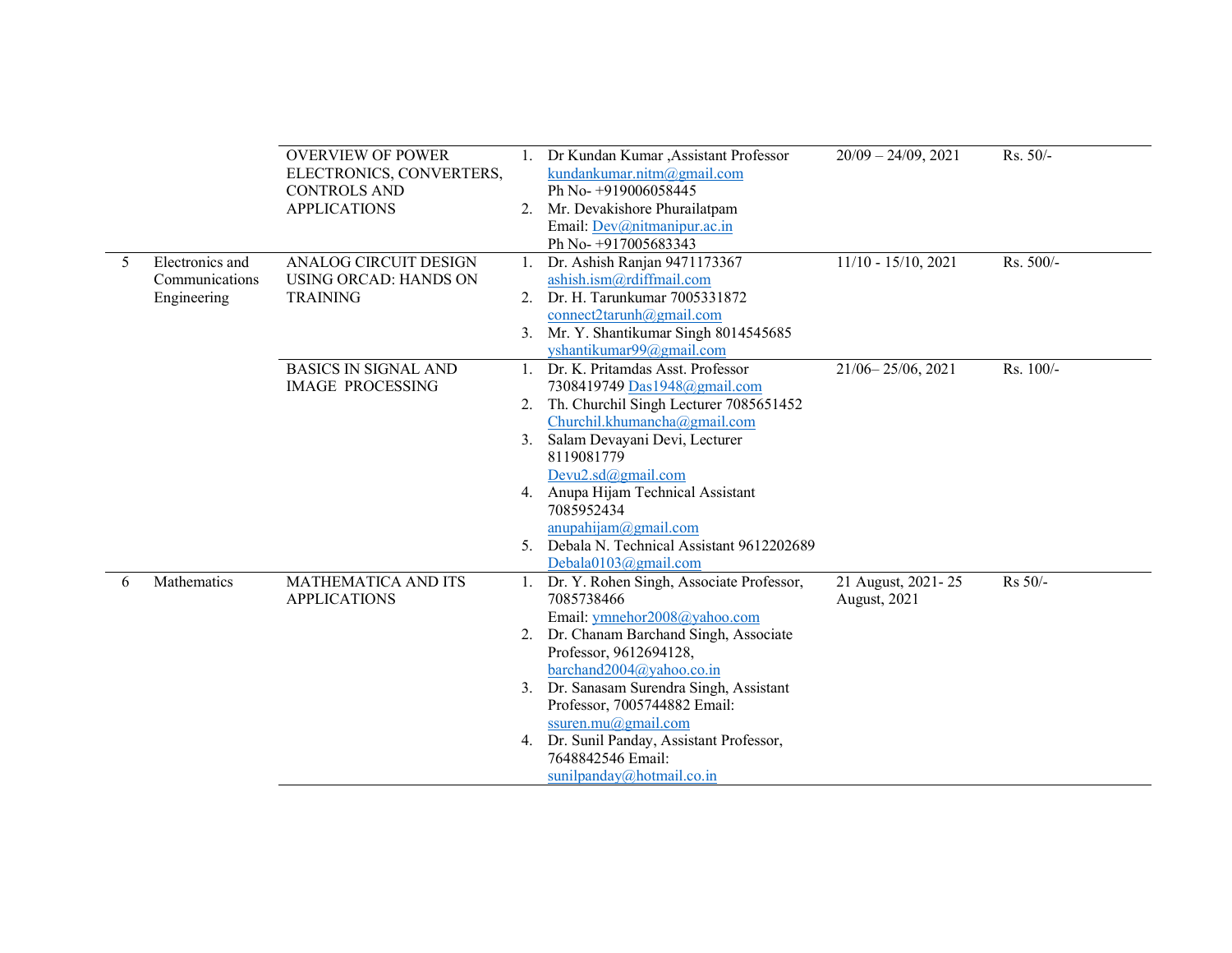|   |                           | PROBABILITY AND ITS<br><b>VARIOUS ASPECTS.</b><br><b>SOME ASPECTS OF</b><br><b>MATHEMATICS IN TEACHING</b><br>AND RESEARCH. | 2. | 1. Dr. Chanam Barchand Singh, Associate<br>Professor, Associate Professor,<br>9612694128, barchand2004@yahoo.co.in<br>Dr. Sunil Panday, Assistant Professor<br>7648842546, Email:<br>sunilpanday@hotmail.co.in | 26 June, 2021-30 June,<br>2021         | Rs. 50/-                                                      |
|---|---------------------------|-----------------------------------------------------------------------------------------------------------------------------|----|----------------------------------------------------------------------------------------------------------------------------------------------------------------------------------------------------------------|----------------------------------------|---------------------------------------------------------------|
|   |                           |                                                                                                                             |    | 1. Dr. Y. Rohen Singh, Associate Professor,<br>7085738466<br>Email: ymnehor2008@yahoo.com<br>2. Dr. Chanam Barchand Singh, Associate                                                                           | 20 November, 2021-24<br>November, 2021 | Rs. 50/-                                                      |
|   |                           |                                                                                                                             |    | Professor, 9612694128,<br>barchand2004@yahoo.co.in<br>3. Dr. Sanasam Surendra Singh, Assistant<br>Professor, 7005744882 Email:                                                                                 |                                        |                                                               |
|   |                           |                                                                                                                             |    | ssuren.mu@gmail.com<br>4. Dr. Sunil Panday, Assistant Professor,<br>7648842546, Email:<br>sunilpanday@hotmail.co.in                                                                                            |                                        |                                                               |
| 7 | Mechanical<br>Engineering | <b>APPLICATIONS OF</b><br><b>VIBRATION AND HEAT</b><br>TRANSFER IN MECHANICAL<br><b>ENGINEERING</b>                         |    | 1. Mr. Prabhat Kumar Trainee Teacher,<br>Mobile No. - 8340453682,<br>ysprabhat.pamho@gmail.com<br>2. Mr. Ashutosh Kumar Singh, Trainee                                                                         | 25/10-29/10, 2021                      | UG: 100/-<br>PG: Rs. 200/-<br>Faculty / Staff: Rs.<br>$500/-$ |
|   |                           |                                                                                                                             |    | Teacher, Mobile No. - 8789109835,<br>ashutosh317singh@gmail.com                                                                                                                                                |                                        | Industry Rs. 1500/-                                           |
|   |                           | <b>SOLAR THERMAL</b><br><b>TECHNOLOGIES FOR</b><br>PROCESS HEAT AND POWER                                                   |    | 1. Dr. Huirem Neeranjan Singh,<br><b>Assistant Professor</b><br>Email: <i>prjan.h@gmail.com</i> ,<br>Ph: 97740 51084                                                                                           | August/September 2021                  | UG: 100/-<br>PG: Rs. 200/-<br>Faculty / Staff: Rs.<br>$500/-$ |
|   |                           |                                                                                                                             |    | 2. Dr. Thokchom Subhaschandra Singh,<br>Lecturer<br>Email: th.subhas143@gmail.com,<br>Ph: 9402932585                                                                                                           |                                        | Industry Rs. 1500/-                                           |
|   |                           |                                                                                                                             |    | 3. Dr. Sabindra Kachhap,<br><b>Assistant Professor</b><br>Email: sabindra.05@gmail.com,<br>Ph: 85418 64526                                                                                                     |                                        |                                                               |